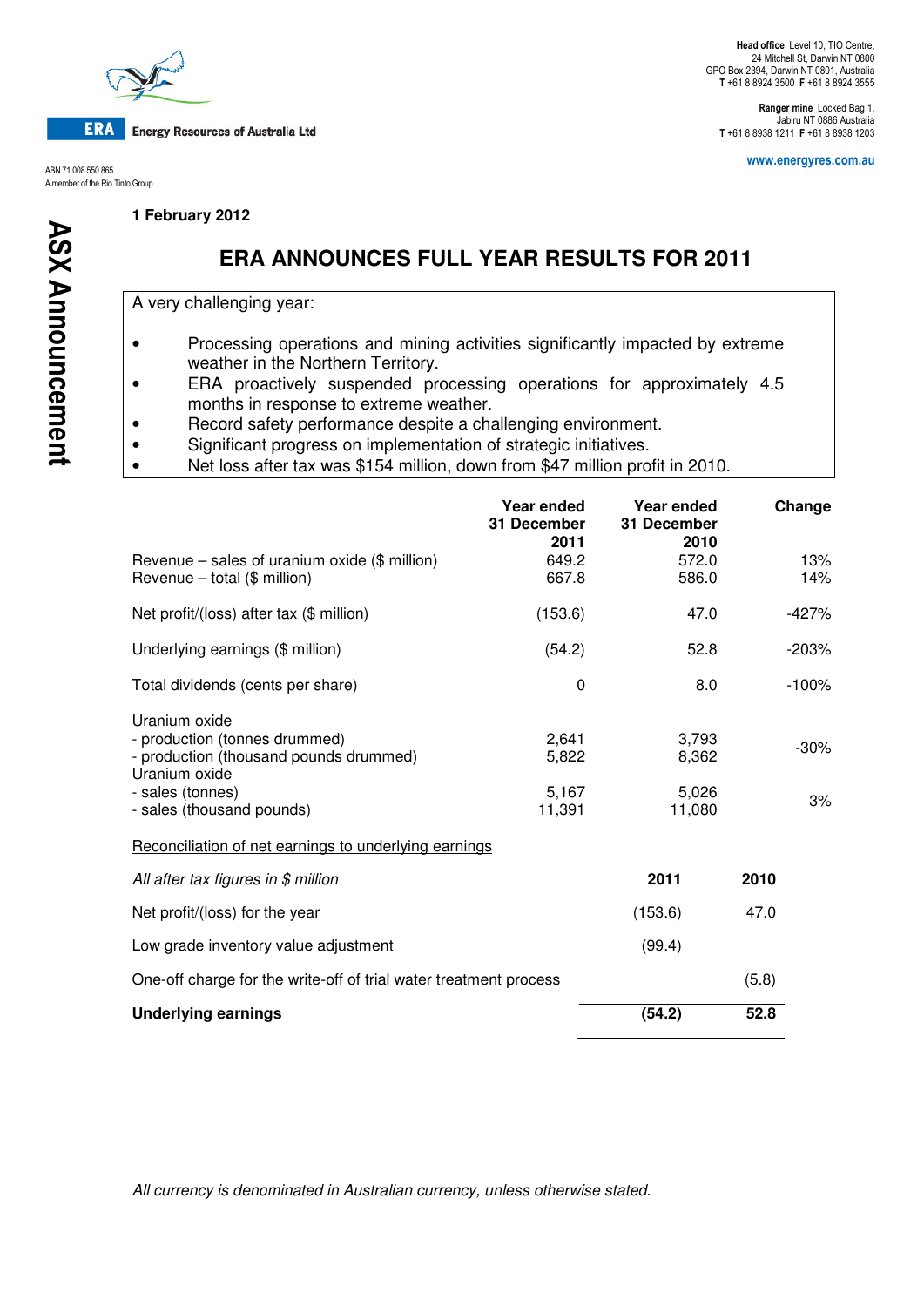

#### **Review of operations**

Energy Resources of Australia Ltd's (**ERA**) net loss after tax for the year ended 31 December 2011 was \$154 million, down from a profit of \$47 million in 2010.

In 2011, operations at the Ranger mine were significantly affected by a suspension of processing operations announced in January 2011. ERA took this proactive action in response to the significantly higher than average level of rainfall encountered at the Ranger mine during the 2010/2011 wet season. Whilst the suspension was initially expected to be for a period of 12 weeks, the continuation of the La Nina weather pattern and high rainfall at the Ranger mine resulted in ERA extending the suspension on 12 April 2011. Typical dry season conditions from late April 2011 permitted the progressive restart of processing operations from 15 June 2011, however, the significant volume of pond water at the Ranger mine following the 2010/2011 wet season affected mining operations for the remainder of 2011.

Sales of uranium oxide for the year were 5,167 tonnes (2010: 5,026 tonnes). Revenue from the sale of uranium oxide for the year was \$649 million, an increase of \$77 million when compared with 2010. The increase in sales revenues from uranium oxide was due to a higher average realised sales price, which was partially offset by the stronger Australian dollar during 2011 compared with the US dollar.

Sales of uranium oxide are denominated in US dollars causing revenue from sales to be exposed to movements in the Australian currency. ERA does not conduct hedging activities to mitigate this impact. The average realised sales price of uranium oxide for 2011 was US\$59.32 per pound (2010: US\$48.16 per pound). This increase was largely attributable to the expiration of a low priced legacy contract in 2010 and an increase in the long term price indicator in 2011.

The suspension of processing operations and corresponding lower production resulted in the need for ERA to purchase 2,126 tonnes of uranium oxide in 2011. Out of this amount, 1,636 tonnes was used to fulfil 2011 sales commitments with the remainder used to repay loans and build inventory at the end of 2011. As a consequence, purchased material costs rose substantially in 2011.

Notwithstanding the suspension of processing operations, ERA met all of its sales commitments in 2011 with the additional supply requirements fulfilled through purchased material, loans and inventory management.

Employee and contractor costs remained in line with 2010 despite increased expenditure on ERA's major projects which included further studies on the Brine Concentrator project, finalisation of studies on the Ranger Heap Leach Facility project and the approval of the Ranger 3 Deeps Exploration Decline project.

Royalty costs declined in line with the decrease in sales volume of Ranger mined uranium oxide. ERA does not pay royalties on purchased material.

Depreciation costs increased significantly during 2011 as a result of the adjustment to the Ranger Ore Reserves and the increase in the non current asset associated with the increased rehabilitation provision. The increase in the rehabilitation provision also resulted in a significant increase in financing costs. It is expected that these two items will continue to impact non-cash costs in future years.

Uranium oxide production in 2011 was 2,641 tonnes (2010: 3,793 tonnes). Production of uranium oxide was significantly affected by a temporary suspension of processing operations. Mining operations were also impacted by the significantly above average rainfall during the 2010/2011 wet season with the level of pond water in Ranger Pit 3 reaching a record level of in excess of 3.5 gigalitres. ERA commissioned additional pond water treatment capacity, however, as a result of the record level of rainfall in December 2011, the company was unable to fully dewater Ranger Pit 3. This prevented access to the high grade ore at the bottom of the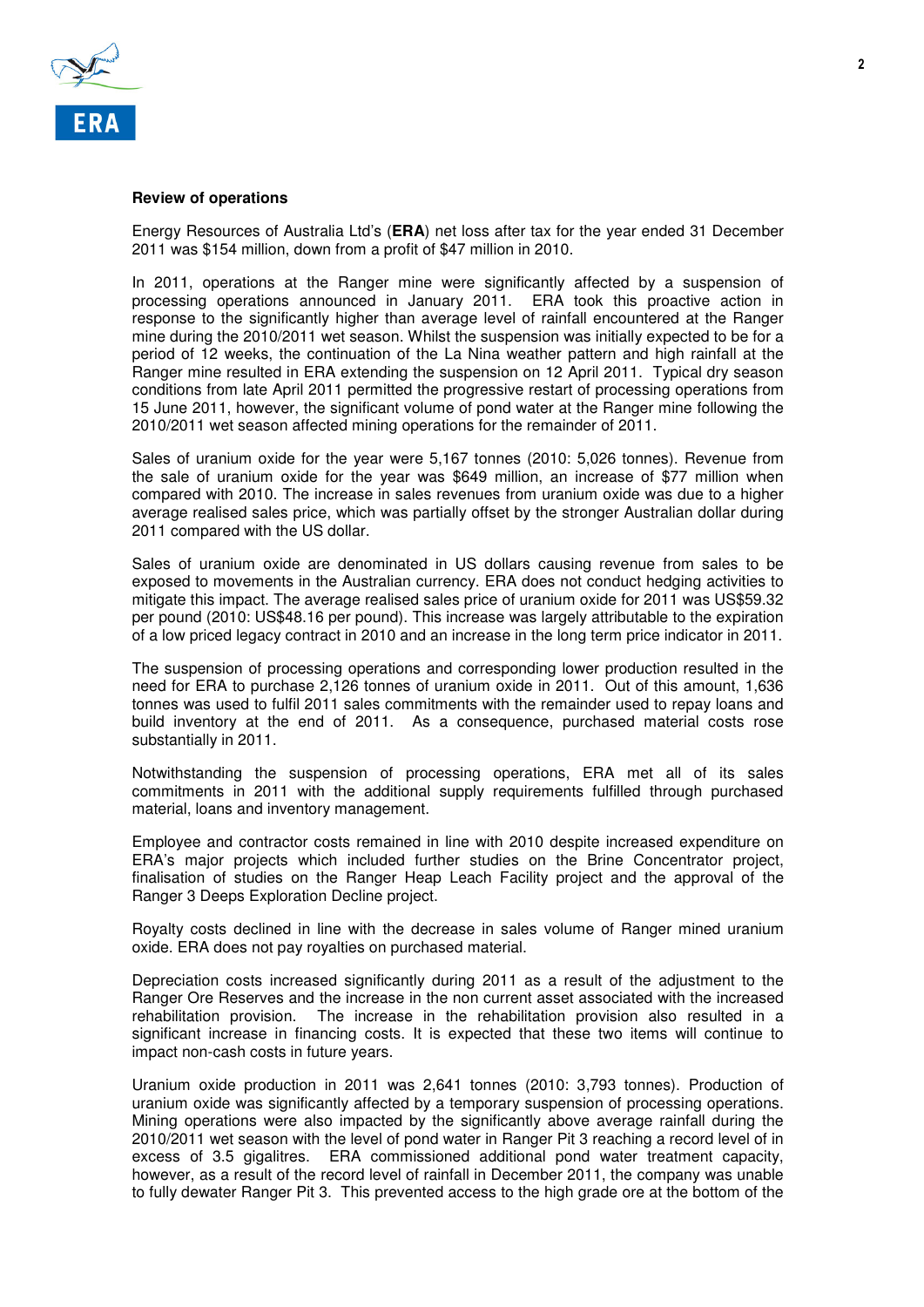

pit, with mining operations being restricted to the upper benches of Ranger Pit 3 and stockpile transfers for the majority of 2011.

Following the recommencement of processing operations in June 2011, the processing plant performed at a high level with production of uranium oxide for the December quarter of 1,030 tonnes, two per cent higher than the previous quarter. Improvements implemented during the suspension resulted in ore milled in the December 2011 quarter being 23 per cent higher than the corresponding period in 2010. Average mill recovery for the December 2011 quarter was also higher than that achieved in the corresponding period in 2010, despite the lower mill head grade in 2011 compared with 2010.

In 2011, underlying earnings excluded a negative inventory value adjustment of \$99.4 million announced on 4 August 2011 at the time of the company's 2011 interim report. This adjustment followed the downgrade of low grade stockpiled material, previously classified as Ore Reserves, to Mineral Resources. In 2010, underlying earnings excluded a one-off charge of \$5.8 million related to the write-off of previously capitalised expenditure for a trial process water treatment project, which was discontinued after the results of the trial did not meet the expected performance.

Total capital spending (including sustaining capital) increased in 2011 to \$97 million (2010: \$45 million). The projects completed in 2011 included a four metre lift to the Tailings Storage Facility walls, a feasibility study into the construction of a brine concentrator at the Ranger mine and the purchase of additional mining equipment to assist with completion of mining in Ranger Pit 3 by the end of 2012. Sustaining capital for 2011 was \$12 million.

## **Capital raising**

On 12 October 2011, ERA announced a 12 for 7 accelerated renounceable entitlement offer ('Entitlement Offer') of new ERA ordinary shares to all eligible shareholders at an offer price of \$1.53 per new share. The offer received strong support from ERA's institutional and retail shareholders, including the major shareholder Rio Tinto which participated to its full 68.4% entitlement.

The Entitlement Offer was successfully completed on 15 November 2011 with ERA raising its target amount of \$500 million.

The funds will be used to progress the implementation of ERA's strategic initiatives including the construction of a brine concentrator, construction of an exploration decline for the Ranger 3 Deeps resource and an expanded surface exploration on the Ranger Project Area.

## **Brine Concentrator Project**

Following the completion of a feasibility study in 2011, the ERA Board today approved the design, construction and commissioning of a brine concentrator at the Ranger mine with the nominal capacity to treat 1.83 gigalitres per annum of process water. The estimated total capital expenditure for the Brine Concentrator project is \$220 million, which includes an amount of \$65 million for the procurement of long lead time items previously approved by the Board.

ERA has entered into a contract with HPD LLC for the design and supply of the brine concentrator units. Procurement of the long lead time items remains on schedule with the brine concentrator expected to be commissioned in the second half of 2013.

## **Rehabilitation Provision**

As announced on 4 August 2011, ERA increased the rehabilitation provision from \$315 million (as at 31 December 2010) to \$550 million (on a net present cost basis). As at 31 December 2011, this provision has been revised to \$565 million to include additional disturbance related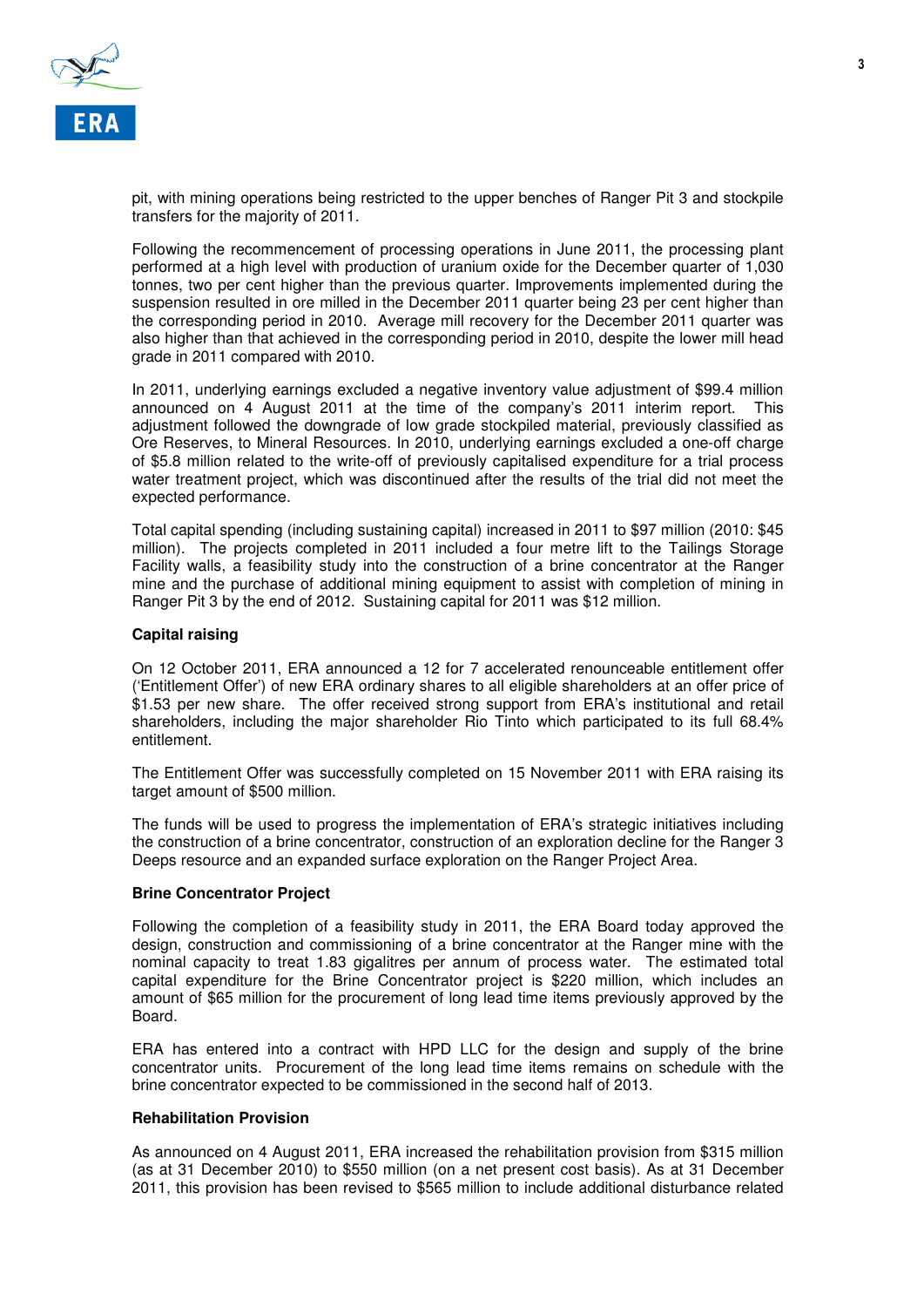

to operations in the second half of 2011. Further detail is provided in the notes on 'Additional information for announcement to the market' section.

## **Ore Reserves and Mineral Resources**

During 2011, Ore Reserves for the Ranger Project Area decreased by 16,364 tonnes of contained uranium oxide to 13,484 tonnes of contained uranium oxide as a consequence of depletion by processing, downward adjustments following grade adjustments to stockpiled material and the insitu ore model, reclassification of Ore Reserves to Mineral Resources and reconciliation adjustments.

Mineral Resources for the Ranger Project Area increased by 7,642 tonnes to 117,246 tonnes of contained uranium oxide. The majority of this increase was attributable to the reclassification of Ore Reserves to Mineral Resources associated with the low grade inventory value adjustment.

Details of the grade adjustments and reclassification of Ore Reserves to Mineral Resources is outlined in the company's interim report lodged with the Australian Securities Exchange on 4 August 2011 and the separate announcement made to the Australian Securities Exchange today.

### **Exploration**

On 4 August 2011, the ERA Board approved the construction of an exploration decline to conduct close spaced underground exploration drilling and to explore areas adjacent to the Ranger 3 Deeps resource. The current estimated cost of this project is \$120 million.

ERA expects to select the successful tenderer for the construction of the box cut and decline in mid February 2012. Preparatory works remain on schedule with construction of the box cut and decline expected to commence in May 2012.

Exploration in 2011 on the Ranger Project Area focused largely on the Georgetown and Ranger 18 East areas.

Four holes drilled in the Georgetown area in the first half of the year intersected mineralisation, however, drilling in the December 2011 quarter did not intersect consistent mineralisation. Further detailed structural analysis is being conducted in this area which may identify further follow up drilling targets for 2012.

At Ranger 18 East, four of seventeen diamond drilling tails were completed to the target depth before rain forced the temporary suspension of the program. The drilling program will continue in 2012 when access to the area becomes available following the 2011/2012 wet season.

Exploration expenditure for the year totalled \$9 million (2010: \$5 million).

#### **Dividends**

In light of the 2011 results and the forecast cashflow requirements for the implementation of ERA's strategic initiatives, the ERA directors have decided not to declare a final dividend for the 2011 financial year.

The total dividend paid for the 2010 financial year was 8 cents per share.

## **Outlook**

In the short term, the uranium market appears to be adequately supplied with utilities holding sufficient inventories and there is mostly discretionary demand in the market. Following the Fukushima accident, buying slowed as utilities in Japan and around the world conducted extensive nuclear safety reviews. Consequently, the spot price of uranium oxide declined